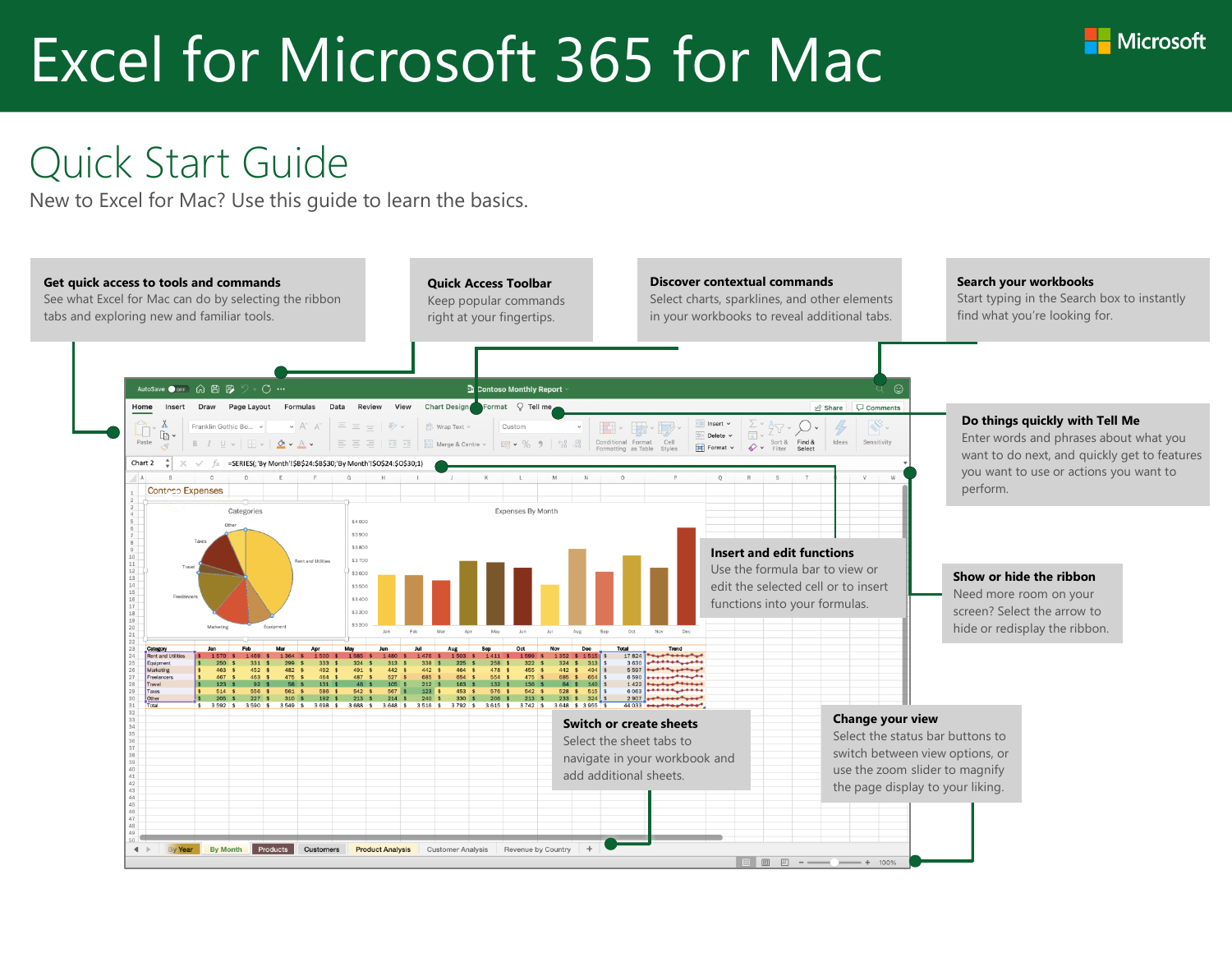## Create something

Select **File > New** to get right to work. Or select **File** > **New from Template** to save time by starting with a template that gives you a head start on structure and formatting.



#### Stay connected

Need to work on the go and across different devices? Sign in to easily access your recently used files anywhere, on any device, through seamless integration between Office for Mac, OneDrive, OneDrive for Business, and SharePoint.



#### Find recent files

Whether you work with files stored on your Mac's hard drive or you roam across various cloud services, select **File** > **Open Recent** to see your recently used workbooks and any files that you may have pinned to your list.

|            | Microsof                                                                                                                       |
|------------|--------------------------------------------------------------------------------------------------------------------------------|
|            | All<br>Pinned                                                                                                                  |
|            | Name                                                                                                                           |
| Megan      | <b>Contoso Monthly Report</b><br>Macintosh HD » Users » Megan B » Documents                                                    |
|            | Contoso Monthly Report<br>Megan Bowen's OneDrive for Business » personal » meganb_m365x478196_onmicrosoft_com » Documents »    |
| Home       | RD Expenses Q1 to Q3<br>x⊫<br>Megan Bowen's OneDrive for Business » personal » meganb_m365x478196_onmicrosoft_com » Documents  |
| ĐT         | RD Expenses Q1 to Q3<br>Macintosh HD » Users » Megan B » Documents                                                             |
| <b>New</b> | Contoso Purchasing Data - Q1 KJ copy<br>SharePoint - Contoso » sites » Mark8ProjectTeam » Shared Documents » Go to Market Plan |
| e          | Campaign Sales Data<br>Megan Bowen's OneDrive for Business » personal » meganb_m365x478196_onmicrosoft_com » Documents »       |
| Recent     | New Data Type Sample Data<br>Megan Bowen's OneDrive for Business » personal » meganb_m365x478196_onmicrosoft_com » Documents   |

## Set your preferences

Something not working quite as expected? It's easy to change and customize options at any time. On the menu bar, select **Excel** > **Preferences**, and then set up Excel the way you want.

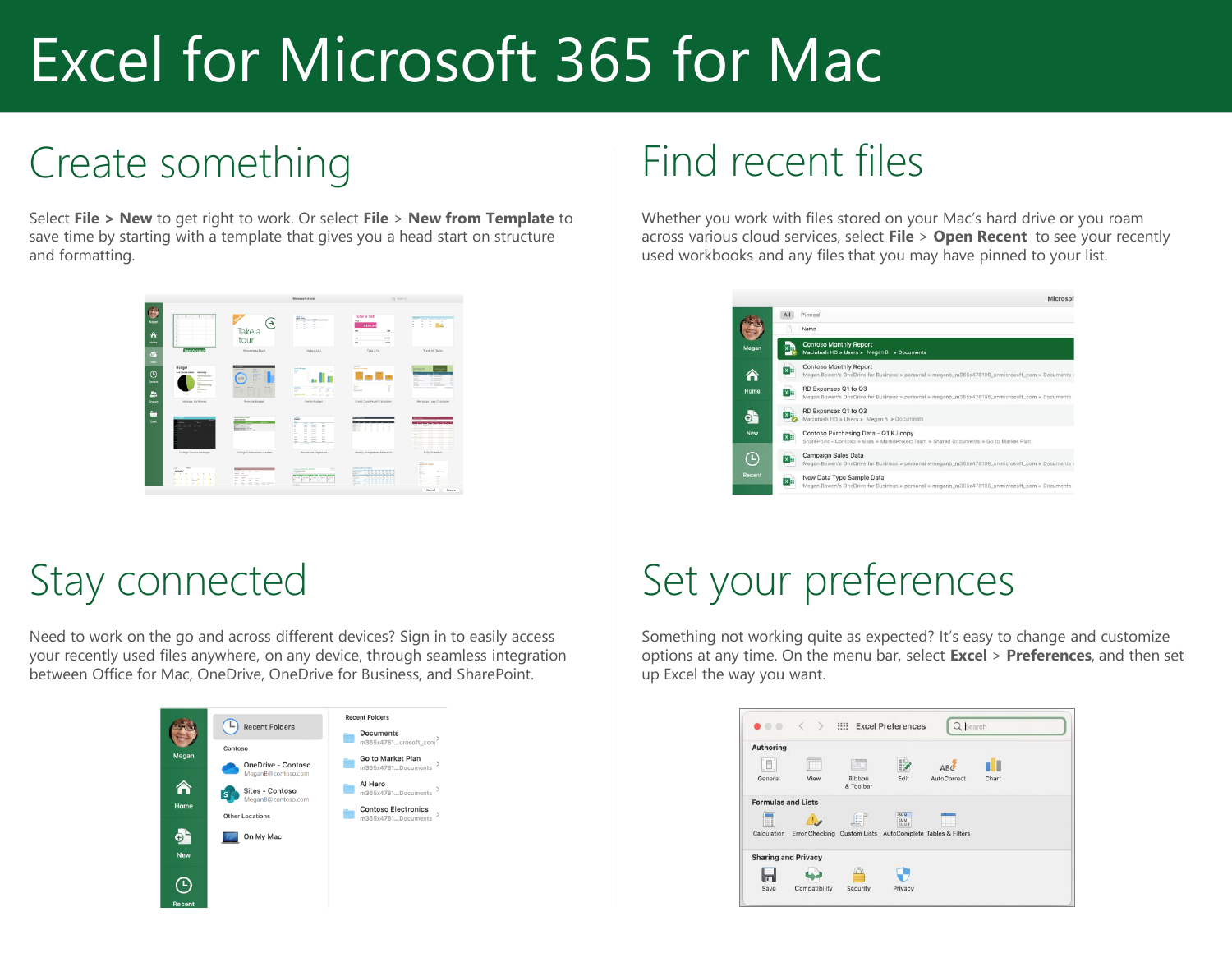#### Discover contextual tools

You can display additional ribbon commands by selecting specific items in your workbook. For example, select a chart to reveal the **Chart Design** and **Format** ribbon tabs, or select a sparkline to reveal the **Design** tab.



#### Use Power Query

Excel for Mac now supports Power Query refresh for many data sources, as well as query creation through VBA. Simply select **Data** > **Refresh All** or use whatever other external data refresh method you prefer.

| $\begin{array}{c} \text{A} \text{B} \text{B} \text{C} \end{array} \begin{array}{c} \text{A} \text{C} \end{array}$<br><b>OFF</b> |                               |  |  |  |  |  |
|---------------------------------------------------------------------------------------------------------------------------------|-------------------------------|--|--|--|--|--|
| nsert<br>Page Layout<br>Draw                                                                                                    | Formulas<br>Data<br>R         |  |  |  |  |  |
| $\boxed{8}$ Connections<br>$\left  \cdot \right $ Properties<br>Refresh All                                                     | Organisation<br><b>Stocks</b> |  |  |  |  |  |
| $\hat{C}$ Refresh<br>(i) Refresh Status<br>₹ Cancel Refresh<br>URE                                                              | F<br>G<br>Н                   |  |  |  |  |  |
| Q2<br>Properties                                                                                                                | Q <sub>2</sub>                |  |  |  |  |  |

## Insert functions, build formulas

On the **Formulas** tab, select **Insert Function** to display the **Formula Builder**  pane. Here, you can search for and insert functions, look up the correct syntax, and even get additional, in-depth help about your selected functions.

| Q Search                                                                                                                                   |  |
|--------------------------------------------------------------------------------------------------------------------------------------------|--|
|                                                                                                                                            |  |
| <b>Most Recently Used</b>                                                                                                                  |  |
| <b>SUM</b>                                                                                                                                 |  |
| <b>AVERAGE</b>                                                                                                                             |  |
| IF                                                                                                                                         |  |
| <b>HYPERLINK</b>                                                                                                                           |  |
| <b>COUNT</b>                                                                                                                               |  |
| <b>MAX</b>                                                                                                                                 |  |
| <b>SIN</b>                                                                                                                                 |  |
| <b>SUMIF</b>                                                                                                                               |  |
| <b>PMT</b>                                                                                                                                 |  |
| <b>STDEV</b>                                                                                                                               |  |
| All                                                                                                                                        |  |
| <b>ABS</b>                                                                                                                                 |  |
| <b>Insert Function</b>                                                                                                                     |  |
| $f_x$ SUM                                                                                                                                  |  |
| Adds all of the numbers in a range of cells.                                                                                               |  |
| Syntax                                                                                                                                     |  |
| SUM(number1;number2;)                                                                                                                      |  |
| Number1: number1;number2; are 1 to 255<br>numbers to sum. Logical values and text are<br>ignored in cells, included if typed as arguments. |  |
| Number2: number1;number2; are 1 to 255<br>numbers to sum. Logical values and text are<br>ignored in cells, included if typed as arguments. |  |
| More help on this function                                                                                                                 |  |